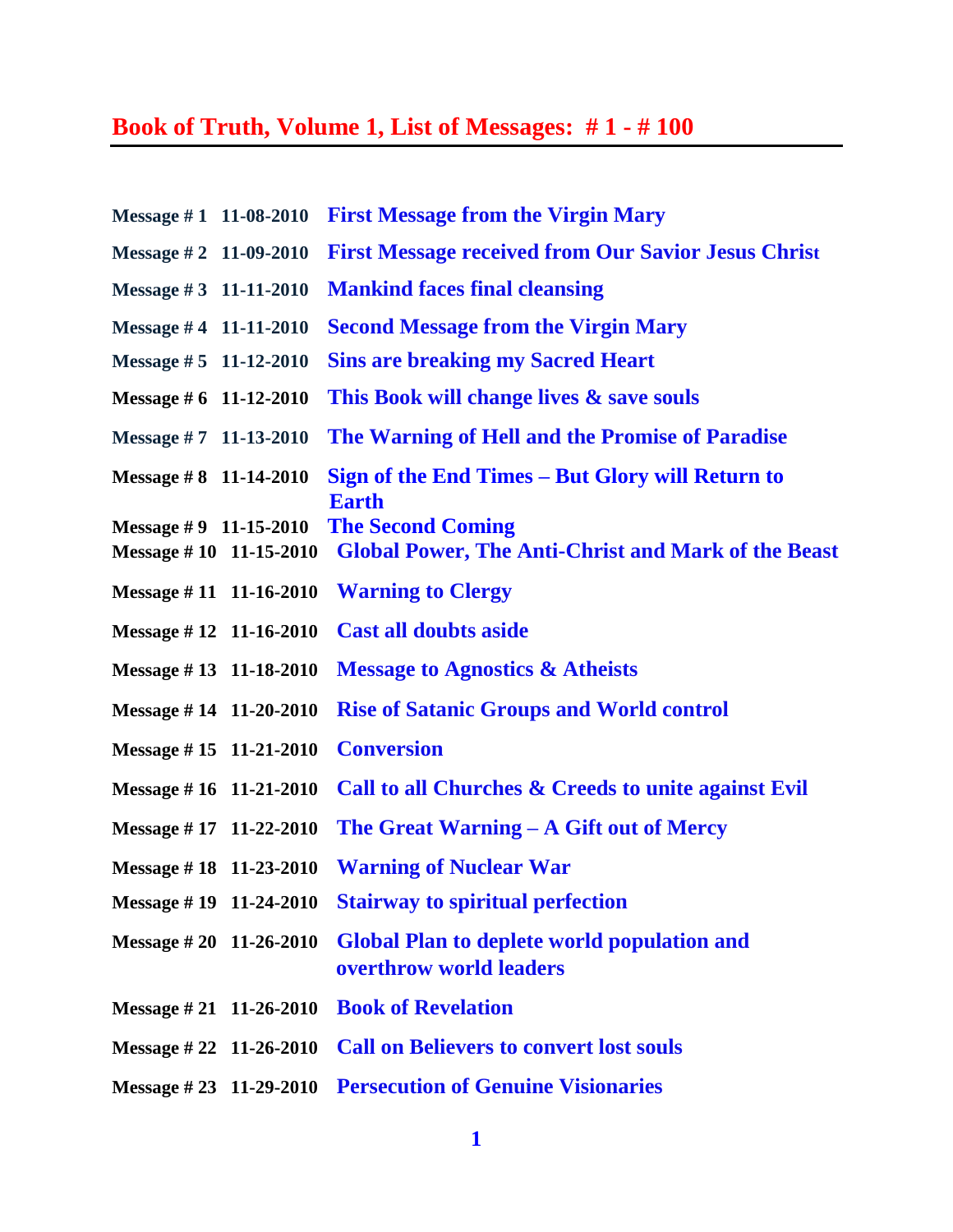- **Message # 24 11-30-2010 [Quest for Wealth](http://www.thewarningsecondcoming.com/quest-for-wealth/)**
- **Message # 25 12-07-2010 [The Warning to Mankind to understand the Truth](http://www.thewarningsecondcoming.com/the-warning-to-mankind/)**
- **Message # 26 12-11-2010 [The Next Life](http://www.thewarningsecondcoming.com/the-next-life/)**
- **Message # 27 12-16-2010 [Call to stop Murder/Abortion](http://www.thewarningsecondcoming.com/call-to-stop-murderabortion/)**
- **Message # 28 12-18-2010 [The Book of Truth](http://www.thewarningsecondcoming.com/the-book-of-truth/)**
- **Message # 29 12-20-2010 [The Great Tribulation](http://www.thewarningsecondcoming.com/the-great-tribulation/)**
- **Message # 30 12-20-2010 [Third Message from the Virgin Mary](http://www.thewarningsecondcoming.com/third-message-from-the-virgin-mary/)**
- **Message # 31 12-22-2010 [My Pain and Suffering today](http://www.thewarningsecondcoming.com/my-pain-and-suffering-today/)**
- **Message # 32 12-24-2010 [Why I Became Man](http://www.thewarningsecondcoming.com/why-i-became-man/)**
- **Message # 33 12-25-2010 [False Teachers & Prophets](http://www.thewarningsecondcoming.com/false-teachers-prophets/)**
- **Message # 34 12-25-2010 [Celebrating Christmas](http://www.thewarningsecondcoming.com/celebrating-christmas/)**
- **Message # 35 12-28-2010 [Warning to Believers not to reject genuine Prophets](http://www.thewarningsecondcoming.com/warning-to-believers-not-to-reject-genuine-prophets/)**
- **Message # 36 01-01-2011 [Media and Other Censorships to come](http://www.thewarningsecondcoming.com/media-and-other-censorships-to-come/)**
- **Message # 37 01-02-2011 [How The Warning is a gift to mankind](http://www.thewarningsecondcoming.com/how-the-warning-is-a-gift-to-mankind/)**
- **Message # 38 01-11-2011 [2011 Year of the Purification](http://www.thewarningsecondcoming.com/2011-year-of-the-purification/)**
- **Message # 39 01-12-2011 The Warning – [Second Coming Close –](http://www.thewarningsecondcoming.com/the-warning-second-coming-close-chance-to-save-your-souls/) Chance to [Save your souls](http://www.thewarningsecondcoming.com/the-warning-second-coming-close-chance-to-save-your-souls/)**
- **Message # 40 01-14-2011 [How to enter Heaven –](http://www.thewarningsecondcoming.com/how-to-enter-heaven-role-of-suffering/) role of suffering**
- **Message # 41 01-16-2011 [Carrying my Cross](http://www.thewarningsecondcoming.com/carrying-my-cross-how-to-live-your-lives/)**
- **Message # 42 01-24-2011 [How Easy is it to Sin](http://www.thewarningsecondcoming.com/how-easy-is-it-to-sin/)**
- **Message # 43 01-28-2011 Prepare for The [Warning, the Illumination of](http://www.thewarningsecondcoming.com/prepare-for-the-warning-the-illumination-of-conscience/)  [Conscience](http://www.thewarningsecondcoming.com/prepare-for-the-warning-the-illumination-of-conscience/)**
- **Message # 44 02-05-2011 [Love is way to Salvation](http://www.thewarningsecondcoming.com/love-is-way-to-salvation/)**
- **Message # 45 02-06-2011 [Global Conversion about to happen](http://www.thewarningsecondcoming.com/global-conversion-about-to-happen/)**
- **Message # 46 02-07-2011 [Publish My messages across the world](http://www.thewarningsecondcoming.com/publish-my-messages-across-the-world/)**
- **Message # 47 02-12-2011 [Message from the Holy Spirit](http://www.thewarningsecondcoming.com/message-from-the-holy-spirit/)**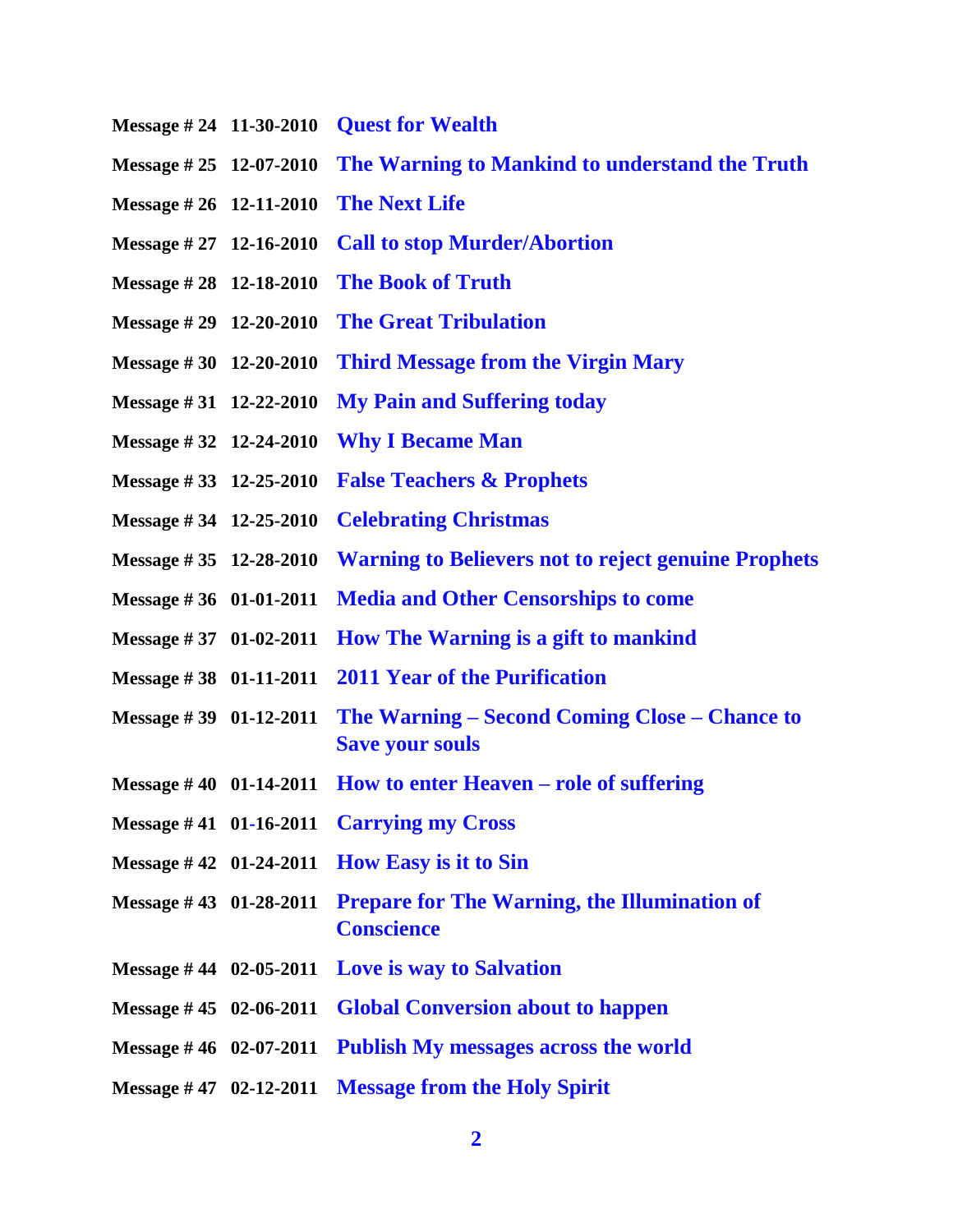|                                 | Message #48 $02-17-2011$ Rise of Arab World $-3$ World Leaders to be<br>assassinated   |
|---------------------------------|----------------------------------------------------------------------------------------|
|                                 | Message #49 02-19-2011 Last Message for the Volume "The Warning"                       |
| Message #50 03-03-2011          | <b>Democracy to Disappear – Priests will be Martyred</b>                               |
| Message $# 51$ 03-05-2011       | <b>All Christians Repent Now, Catholics Pray for Pope</b><br><b>Benedict</b>           |
|                                 | Message #52 03-06-2011 Words of Comfort regarding those who question these<br>messages |
| Message $\# 53$ 03-11-2011      | <b>Man being punished in this Year of Purification</b>                                 |
| Message #54 03-18-2011          | <b>Earthquake in Europe &amp; World War</b>                                            |
| Message $# 55 \quad 03-21-2011$ | <b>Pray for those who cause you pain</b>                                               |
| Message $# 56$ 03-24-2011       | <b>Significance &amp; Power of Prayer</b>                                              |
| Message #57 04-04-2011          | Hand of My Eternal Father will now fall on this<br>ungrateful blind world              |
| Message #58 04-06-2011          | Never judge other religions, creeds or sexual<br>preferences                           |
| Message #59 04-07-2011          | <b>Millions of Souls will be saved through these</b><br>messages                       |
| Message $\# 60$ 04-13-2011      | My pain is even greater today than it was during My<br><b>Crucifixion</b>              |
| Message $\#$ 61 04-14-2011      | I am present in the Eucharist despite the<br>misinterpretation of My Promise           |
| Message # $62$ 04-14-2011       | <b>Special Graces promised for calling on Jesus for just</b><br>one day                |
| Message # $63$ 04-15-2011       | How to ensure your family and friends can enter<br><b>Heaven</b>                       |
| Message # $64$ 04-15-2011       | Wake up to the Truth before it is too late                                             |
| Message $\#$ 65 04-16-2011      | What you will experience during The Warning and<br><b>Prayer for instant pardon</b>    |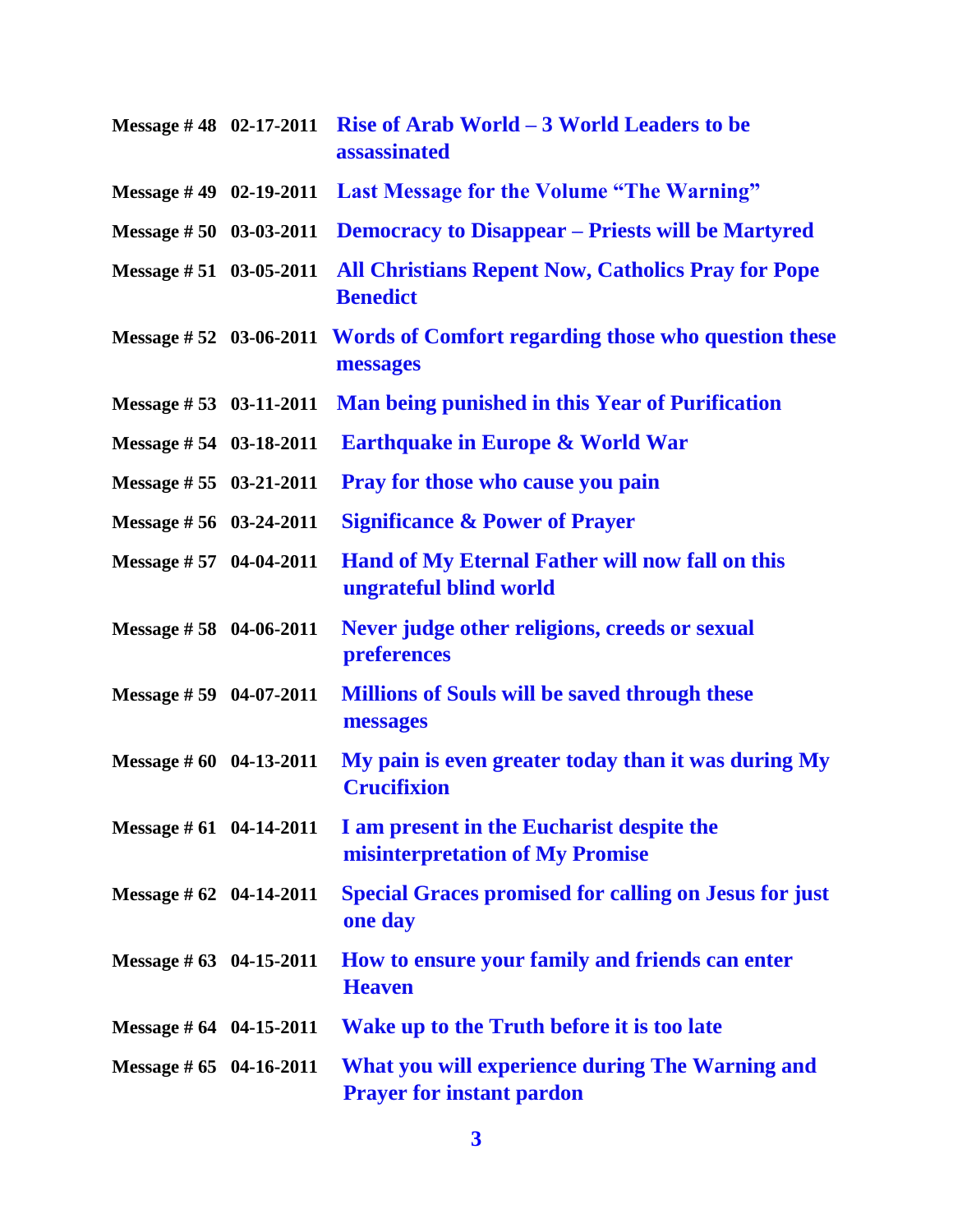|                                  | Message #66 04-16-2011 Even small prayer groups of Divine Mercy can save<br>millions |
|----------------------------------|--------------------------------------------------------------------------------------|
| Message $\#$ 67 04-17-2011       | <b>New World Order Plan to control your money and</b><br>food                        |
| Message $\# 68$ 04-17-2011       | <b>Wrath of God to descend on New World Order</b>                                    |
| Message # 69 04-19-2011          | <b>Sexual Immorality will lead you to Hell</b>                                       |
| Message #70 04-20-2011           | <b>Stand up against the attacks by Satan</b>                                         |
| Message $#71$ 04-23-2011         | Defend your children's right to a Christian<br><b>Education</b>                      |
| Message $#72$ 04-24-2011         | <b>Pledge your allegiance to My Divine Mercy</b>                                     |
| Message #73 04-24-2011           | <b>Convert others at every opportunity</b>                                           |
| Message #74 04-26-2011           | Arab uprising will spark global unrest – Italy will<br>trigger fall out              |
| Message #75 04-28-2011           | People are embarrassed to ask me to forgive them<br>their sins                       |
| Message $#76$ 04-29-2011         | <b>Humility necessary to enter Heaven</b>                                            |
| Message #77 04-30-2011           | People all over the world share the same traits                                      |
| Message #78 05-01-2011           | <b>Russia &amp; China to cause disruption</b>                                        |
| Message $#79$ 05-04-2011         | Satan is wreaking havoc in the world but his days are<br>short now                   |
| Message $\# 80$ 05-07-2011       | <b>Atrocities of My Crucifixion not revealed to Man in</b><br>the way they should    |
| Message $\# 81$ 05-10-2011       | The Holy Spirit has now been poured out over the<br>entire world                     |
| Message # $82$ 05-11-2011        | <b>Message from Virgin Mary regarding protection of</b><br><b>Saints</b>             |
| Message $\# 83 \quad 05-11-2011$ | <b>Earthquake in Europe took place today as predicted</b>                            |
| Message $\# 84$ 05-13-2011       | Why God, the Eternal Father, is sending new<br><b>Prophets into the world</b>        |

**4**